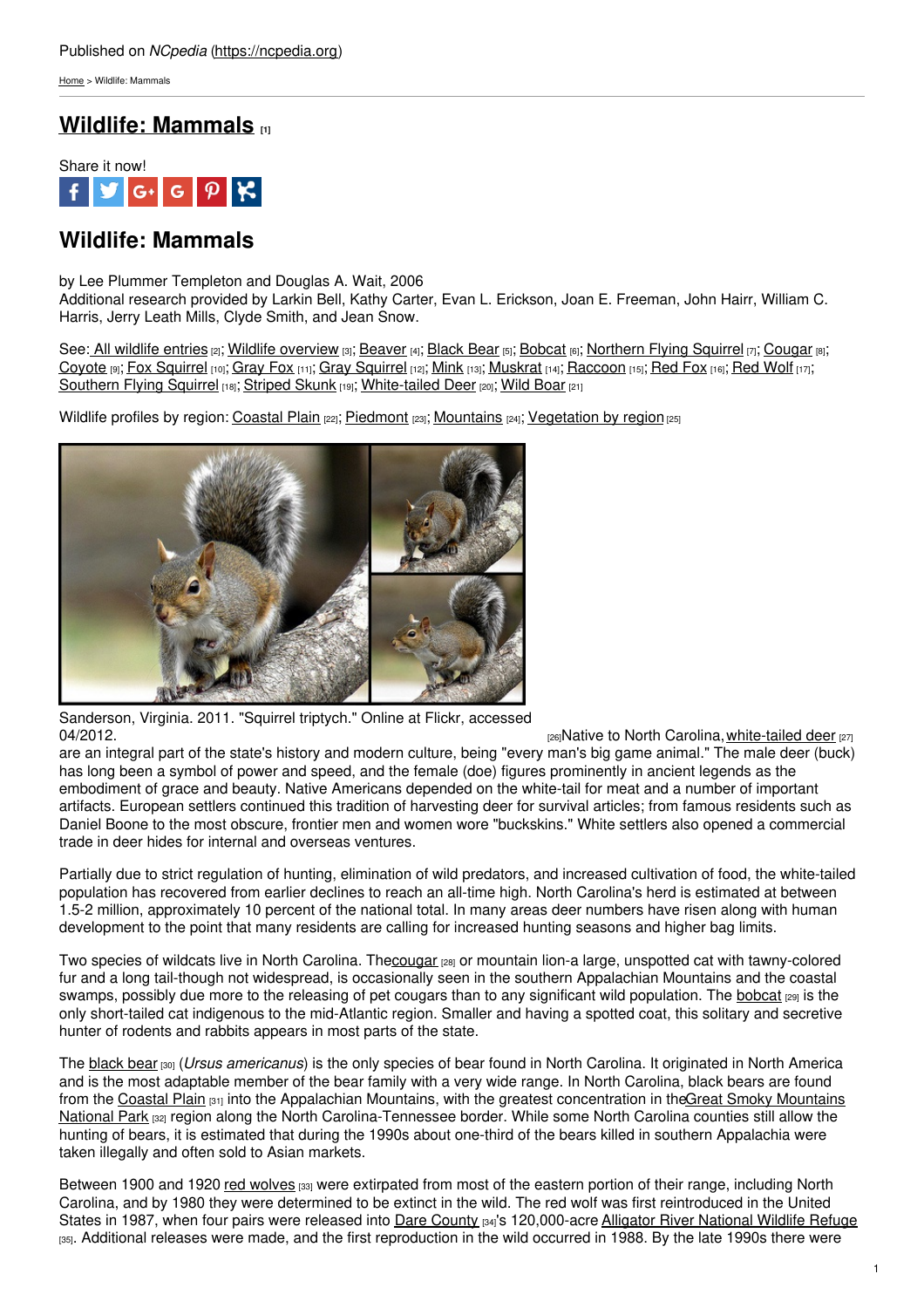approximately 50 red wolves living in the Alligator River refuge and nearby Pocosin Lakes [National](http://www.fws.gov/pocosinlakes/) Wildlife Refuge [36]. These wolves help control North Carolina's exploding white-tailed deer populations, also keeping them healthy by preying on the weak and ensuring that only the stronger animals survive to reproduce.

All 16 species of bats found in North Carolina eat insects, from mosquitoes and moths to beetles, crickets, and flies. Even the smallest species eat a lot of insects; some experts believe that a healthy bat colony, rather than anything manmade, is the best way to keep the mosquito population down. Some bats also eat crop-destroying pests. As the public has become more aware of the helpful nature of bats, measures have been started to preserve their numbers. At [Chimney](http://www.ncparks.gov/Visit/parks/chro/main.php) Rock Park [37], several caves in which bats roost have been permanently closed to the public. Bat boxes (artificial roosts) are becoming a common sight in some neighborhoods around the state.

Twenty-nine species of whales are known to inhabit the coastal waters of North Carolina. They are divided into two groups: the order Mysticeti, or baleen whales, and the order Odontoceti, or toothed whales. Baleen whales are distinguished by the large strips of whalebone, or baleen, that hang down from their upper jaws, which they use to eat. Six species of baleen whales frequent the state's coastal waters: the [minke](http://www.nmfs.noaa.gov/pr/species/mammals/cetaceans/minkewhale.htm) whale [38], [Bryde's](http://www.nmfs.noaa.gov/pr/species/mammals/cetaceans/brydeswhale.htm) [whale](http://www.nmfs.noaa.gov/pr/species/mammals/cetaceans/finwhale.htm) [39], sei whale [40], fin whale  $[41]$ , black right whale, and [humpback](http://www.nmfs.noaa.gov/pr/species/mammals/cetaceans/humpbackwhale.htm) whale  $[42]$ .

Toothed whales have teeth instead of baleen in their mouths and one blow hole as opposed to the baleen's two. Because of their teeth, members of the order Odontoceti are able to prey upon much larger marine animals than the baleen whales can. Toothed [whale](http://www.nmfs.noaa.gov/pr/species/mammals/cetaceans/killerwhale.htm)s found in North Carolina waters include the false killer whale [43], killer whale [44], [long-finned](http://www.nmfs.noaa.gov/pr/species/mammals/cetaceans/pilotwhale_longfinned.htm) pilot whale  $_{[45]}$ , short-finned pilot whale, [melon-headed](http://www.nmfs.noaa.gov/pr/species/mammals/cetaceans/melonheadedwhale.htm) whale  $_{[46]}$ , goose-[beaked](http://www.nmfs.noaa.gov/pr/species/mammals/cetaceans/beakedwhale_trues.htm) whale, True's beaked whale  $_{[47]}$ , dense-beaked whale, [Gervais'](http://www.nmfs.noaa.gov/pr/species/mammals/cetaceans/beakedwhale_gervais.htm) beaked whale [48], dwarf [sperm](http://www.nmfs.noaa.gov/pr/species/mammals/cetaceans/spermwhale.htm) whale [49], [pygmy](http://www.nmfs.noaa.gov/pr/species/mammals/cetaceans/pygmyspermwhale.htm) sperm whale [50], and sperm whale [51]. Dolphins and porpoises are also considered to be toothed whales. Species found off North Carolina include the harbor [porpoise](http://www.nmfs.noaa.gov/pr/species/mammals/cetaceans/harborporpoise.htm) [52], bridled spotted dolphin, Atlantic [spotted](http://www.nmfs.noaa.gov/pr/species/mammals/cetaceans/spotteddolphin_atlantic.htm) [dolphin](http://www.nmfs.noaa.gov/pr/species/mammals/cetaceans/stripeddolphin.htm) [53], striped dolphin [54], Atlantic [white-sided](http://www.nmfs.noaa.gov/pr/species/mammals/cetaceans/whitesideddolphin_atlantic.htm) dolphin [55], [saddle-backed](http://www.nmfs.noaa.gov/pr/species/mammals/cetaceans/bottlenosedolphin.htm) dolphin, and bottlenosed dolphin [56].

North Carolina has many other thriving mammals, including rabbits, [raccoons](https://ncpedia.org/wildlife/raccoon) [15], opossums, [beavers](https://ncpedia.org/beaver-nc-wins) [57], and chipmunks. Foxes, both [red](https://ncpedia.org/red-fox-nc-wins) [58] and [gray](https://ncpedia.org/gray-fox-nc-wins) [59], live throughout the state.Wild [boars](https://ncpedia.org/wild-boar-nc-wins) [60] (*Sus scrofa*), not present in the United States before 1890, were introduced into North Carolina at Hooper's Bald in [Graham](https://ncpedia.org/geography/graham) County [61] in 1912, when George Moore of the Whiting Manufacturing Company imported 14 boars from Germany and Russia to join other exotic animals on a large, fenced tract he intended to develop as a game preserve. By the early 1920s, the population had multiplied and many boars had escaped from the preserve; over the next quarter-century wild boars became well established in modern-day [62][Nantahala](https://ncpedia.org/nantahala-national-forest) National Forest [63] and its environs.

Perhaps the most unusual mammal in North Carolina is theflying [squirrel](https://ncpedia.org/southern-flying-squirrel-nc-wins) [64]. A web of thin, furry skin on both sides of the body extending from the foreleg to the hindleg permits it to perform acrobatic feats. Although the flying squirrel is still fairly common in the state, it is rarely seen because it is nocturnal, resting by day and foraging for food, principally nuts and seed, by night.

### **Learn more about North Carolina's:**



### **References:**

Jim Dean and Lawrence S. Earley, eds.,*Wildlife in North Carolina* (1987).

Doug Elliott, "Bats Aren't So Bad," *Wildlife in North Carolina* 54 (November 1990).

John A. Fussell III, *A Birder's Guide to Coastal North Carolina* (1994).

David S. Lee and James F. Parnell,*Endangered, Threatened, and Rare Fauna of North Carolina*(1990).

Margaret Martin, *A Long Look at Nature* (2001).

William M. Palmer and Alvin L. Braswell,*Reptiles of North Carolina* (1995).

Eloise F. Potter, James F. Parnell, and Robert P. Teulings,*Birds of the Carolinas* (1980).

Fred C. Rohde and others, *Freshwater Fishes of the Carolinas, Virginia, Maryland, and Delaware*(1994).

William D. Webster, James F. Parnell, and Walter C. Biggs Jr.,*Mammals of the Carolinas, Virginia, and Maryland*(1985).

#### **Image credits:**